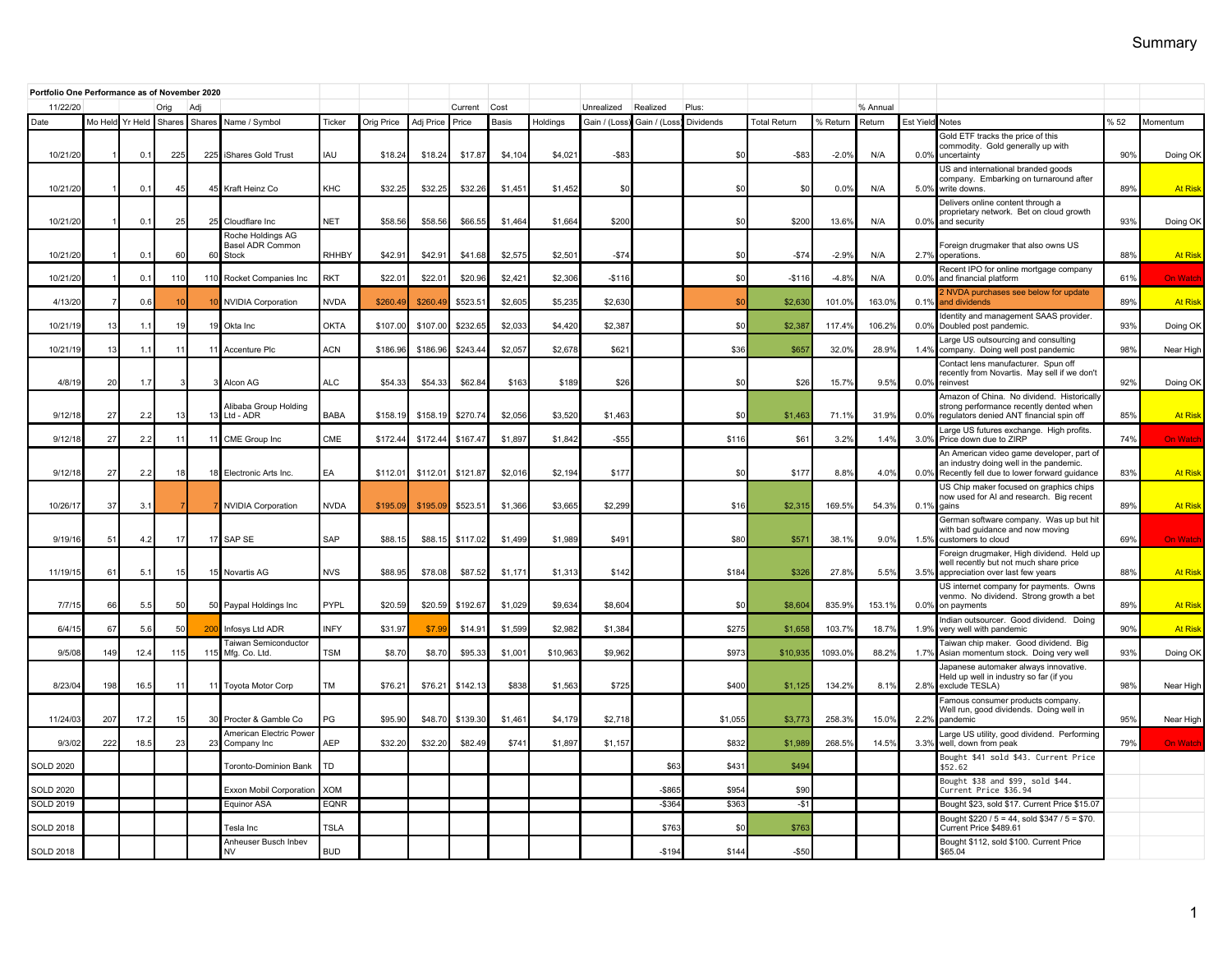| Portfolio One Performance as of November 2020 |                 |        |        |                                                     |             |            |           |                     |       |          |                     |              |                                  |                                      |          |          |                 |                                                     |     |          |
|-----------------------------------------------|-----------------|--------|--------|-----------------------------------------------------|-------------|------------|-----------|---------------------|-------|----------|---------------------|--------------|----------------------------------|--------------------------------------|----------|----------|-----------------|-----------------------------------------------------|-----|----------|
| 11/22/20                                      |                 | Orig   | Ad     |                                                     |             |            |           | Current             | Cost  |          | Unrealized          | Realized     | Plus:                            |                                      |          | % Annual |                 |                                                     |     |          |
| Date                                          | Mo Held Yr Held | Shares | Shares | Name / Symbol                                       | Ticker      | Orig Price | Adj Price | Price               | Basis | Holdings | Gain / (Loss        | Gain / (Loss | Dividends                        | Total Return                         | % Return | Return   | Est Yield Notes |                                                     | %52 | Momentum |
| <b>SOLD 2018</b>                              |                 |        |        | Wipro Limited                                       | WIT         |            |           |                     |       |          |                     | \$222        | \$87                             | \$30                                 |          |          |                 | Bought \$4, sold \$5. Current Price \$5.06          |     |          |
| <b>SOLD 2018</b>                              |                 |        |        | Walmart Inc.                                        | <b>WMT</b>  |            |           |                     |       |          |                     | \$804        | \$294                            | \$1,098                              |          |          |                 | Bought \$54, sold \$89. Current Price<br>\$150.24   |     |          |
| <b>SOLD 2018</b>                              |                 |        |        | Illinois Tool Works Inc.                            | <b>ITW</b>  |            |           |                     |       |          |                     | \$1,962      | \$419                            | \$2.38                               |          |          |                 | Bought \$41, sold \$139. Current Price<br>\$203.84  |     |          |
| <b>SOLD 2018</b>                              |                 |        |        | <b>Comcast Corporation</b>                          | CMCSA       |            |           |                     |       |          |                     | \$1,63       | \$282                            | \$1,91                               |          |          |                 | Bought \$12, sold \$35. Current Price \$49.17       |     |          |
| <b>SOLD 2018</b>                              |                 |        |        | eBay Inc                                            | EBAY        |            |           |                     |       |          |                     | \$1,003      | \$0                              | \$1,00                               |          |          |                 | Bought \$13, sold \$33. Current Price \$48.99       |     |          |
| <b>SOLD 2017</b>                              |                 |        |        | Box Inc                                             | <b>BOX</b>  |            |           |                     |       |          |                     | \$574        | \$0                              | \$574                                |          |          |                 | Bought \$13, sold \$18. Current Price \$17.6        |     |          |
| <b>SOLD 2017</b>                              |                 |        |        | Coca-Cola Co                                        | KO          |            |           |                     |       |          |                     | \$385        | \$234                            | \$61                                 |          |          |                 | Bought \$37, sold \$45. Current Price \$52.67       |     |          |
| <b>SOLD 2017</b>                              |                 |        |        | <b>Tata Motors Limited ADF</b>                      | <b>TTM</b>  |            |           |                     |       |          |                     | $-$12$       | \$1                              | $-$1'$                               |          |          |                 | Bought \$30, sold \$30. Current Price \$11.29       |     |          |
| <b>SOLD 2015</b>                              |                 |        |        | TransAlta Corporation                               | TAC         |            |           |                     |       |          |                     | $-$1,27$     | \$164                            | $-$1,10$                             |          |          |                 | Bought \$11, sold \$5. Current Price \$6.61         |     |          |
| SOLD 2015                                     |                 |        |        | Yahoo                                               | YHOO        |            |           |                     |       |          |                     | \$191        | \$0                              | \$19                                 |          |          |                 | Bought \$35, Sold \$35, bought by Verizon           |     |          |
| <b>SOLD 2015</b>                              |                 |        |        | Garmin Ltd.                                         | <b>GRMN</b> |            |           |                     |       |          |                     | \$14         | \$182                            | \$196                                |          |          |                 | Bought \$35, sold \$35. Current Price<br>\$114.49   |     |          |
| <b>SOLD 2015</b>                              |                 |        |        | Sasol Limited                                       | SSL         |            |           |                     |       |          |                     | $-$296$      | \$157                            | $-$139$                              |          |          |                 | Bought \$43, sold \$35. Current Price \$7.32        |     |          |
| SOLD 2014                                     |                 |        |        | Twitter Inc                                         | <b>TWTR</b> |            |           |                     |       |          |                     | $-$797$      | \$0                              | $-$ \$79                             |          |          |                 | Bought \$54, sold \$35. Current Price \$44.68       |     |          |
| <b>SOLD 2014</b>                              |                 |        |        | CNOOC Ltd                                           | CEO         |            |           |                     |       |          |                     | $-$290$      | \$142                            | $-$148$                              |          |          |                 | Bought \$190, sold \$150. Current Price<br>\$115.05 |     |          |
| <b>SOLD 2014</b>                              |                 |        |        | Urban Outfitters, Inc.                              | <b>URBN</b> |            |           |                     |       |          |                     | $-$14$       | \$0                              | $-$14$                               |          |          |                 | Bought \$35, sold \$35. Current Price \$30.32       |     |          |
| <b>SOLD 2014</b>                              |                 |        |        | Yandex NV                                           | YNDX        |            |           |                     |       |          |                     | $-$4$        | \$0                              | $-$4$                                |          |          |                 | Bought \$35, sold \$35. Current Price \$61.94       |     |          |
| <b>SOLD 2014</b>                              |                 |        |        | Philip Morris<br>International Inc                  | PM          |            |           |                     |       |          |                     | \$266        | \$144                            | \$410                                |          |          |                 | Bought \$68, sold \$80. Current Price \$76.73       |     |          |
| <b>SOLD 2014</b>                              |                 |        |        | China Petroleum &<br>Chemical Corp ADR              | SNP         |            |           |                     |       |          |                     | \$169        | \$199                            | \$368                                |          |          |                 | Bought \$68, sold \$78. Current Price \$45.57       |     |          |
| <b>SOLD 2012</b>                              |                 |        |        | Canon Inc                                           | CAJ         |            |           |                     |       |          |                     | $-$530$      | \$192                            | -\$3.                                |          |          |                 | Bought \$46, sold \$31. Current Price \$18.49       |     |          |
| <b>SOLD 2012</b>                              |                 |        |        | <b>Exelon Corporation</b>                           | EXC         |            |           |                     |       |          |                     | $-$453$      | \$143                            | $-$30$                               |          |          |                 | Bought \$43, sold \$29. Current Price \$41.87       |     |          |
| SOLD 2011                                     |                 |        |        | <b>Teva Pharmaceutical</b><br><b>Industries Ltd</b> | TEVA        |            |           |                     |       |          |                     | $-$242$      | \$36                             | $-$20$                               |          |          |                 | Bought \$51, sold \$41. Current Price \$9.48        |     |          |
| <b>SOLD 2011</b>                              |                 |        |        | Ralcorp                                             | RAH         |            |           |                     |       |          |                     | \$363        | \$0                              | \$363                                |          |          |                 | Bought \$61 sold \$83 when it was taken<br>over     |     |          |
| <b>SOLD 2010</b>                              |                 |        |        | Nokia Oyj                                           | <b>NOK</b>  |            |           |                     |       |          |                     | $-$758$      | \$52                             | $-$70$                               |          |          |                 | Bought \$43, sold \$29. Current Price \$3.95        |     |          |
| <b>SOLD 2010</b>                              |                 |        |        | Microsoft Corporation                               | <b>MSFT</b> |            |           |                     |       |          |                     | $-$ \$94     | \$142                            | \$48                                 |          |          |                 | Bought \$28, sold \$25. Current Price<br>\$210.39   |     |          |
| <b>SOLD 2009</b>                              |                 |        |        | Cemex SAB de CV ADR                                 | CX          |            |           |                     |       |          |                     | $-$1,23$     | \$66                             | $-$1,16$                             |          |          |                 | Bought \$26, sold \$7. Current Price \$4.62         |     |          |
| <b>SOLD 2008</b>                              |                 |        |        | <b>General Electric</b><br>Company                  | GE          |            |           |                     |       |          |                     | $-$59$       | \$25                             | $-$ \$56                             |          |          |                 | Bought \$37, sold \$22. Current Price \$9.76        |     |          |
| <b>SOLD 2007</b>                              |                 |        |        | NetScout Systems, Inc.                              | <b>NTCT</b> |            |           |                     |       |          |                     | \$537        | \$0                              | \$53                                 |          |          |                 | Bought \$9, sold \$14. Current Price \$22.6         |     |          |
| <b>SOLD 2007</b>                              |                 |        |        | <b>ICICI Bank Ltd</b>                               | <b>IBN</b>  |            |           |                     |       |          |                     | \$52         | \$13                             | \$534                                |          |          |                 | Bought 39 sold 60. Since split                      |     |          |
| <b>SOLD 2007</b>                              |                 |        |        | China Mobile Ltd.                                   | CHL         |            |           |                     |       |          |                     | \$1.25       | \$27                             | \$1.28                               |          |          |                 | Bought \$35, sold \$90. Current Price \$30.32       |     |          |
| <b>SOLD 2007</b>                              |                 |        |        | Amazon.com. Inc.                                    | AMZN        |            |           |                     |       |          |                     | \$1,325      | \$0                              | \$1,325                              |          |          |                 | Bought \$14, sold \$90. Current Price<br>\$3099.4   |     |          |
| <b>SOLD 2007</b>                              |                 |        |        | Chuck E Cheese                                      | <b>CEC</b>  |            |           |                     |       |          |                     | \$37         | \$0                              | \$37                                 |          |          |                 | Sold in 2007, sold near \$30 bought out at<br>\$54  |     |          |
| <b>SOLD 2007</b>                              |                 |        |        | Dell Computer                                       | DELL        |            |           |                     |       |          |                     | $-$154$      | \$0                              | $-$154$                              |          |          |                 | Bought \$29 sold \$23 went private                  |     |          |
| <b>SOLD 2003</b>                              |                 |        |        | Amazon.com. Inc.                                    | AMZN        |            |           |                     |       |          |                     | \$1,192      | \$0                              | \$1,192                              |          |          |                 | Sold \$86, Current Price \$3099.4                   |     |          |
| <b>SOLD 2005</b>                              |                 |        |        | Southwest Airlines Co                               | LUV         |            |           |                     |       |          |                     | $-$4$        | \$1                              | $-$ \$3                              |          |          |                 | Sold \$15. Current Price \$45.54                    |     |          |
| <b>SOLD 2005</b>                              |                 |        |        | <b>TRIBUNE</b>                                      | TRB         |            |           |                     |       |          |                     | $-$219$      | \$16                             | \$20                                 |          |          |                 | Sold at a loss, went bankrupt                       |     |          |
|                                               |                 |        |        |                                                     |             |            |           |                     |       |          |                     | \$4,893      | \$8,878                          |                                      |          |          |                 |                                                     |     |          |
|                                               |                 |        |        | From Beneficiary                                    |             | \$5,000    |           | <b>Total Stocks</b> |       | \$70,205 |                     |              |                                  |                                      |          |          |                 |                                                     |     |          |
|                                               |                 |        |        |                                                     |             |            |           | <b>2019 Taxes</b>   |       |          |                     |              |                                  |                                      |          |          |                 |                                                     |     |          |
|                                               |                 |        |        | From Trustee                                        |             | \$19,000   |           | Less: Fees          |       | \$0      | None                |              | Dividends                        | \$679                                |          |          |                 |                                                     |     |          |
|                                               |                 |        |        |                                                     |             |            |           | Plus: Interest      |       |          | \$0 Will track 2020 |              | LT Loss                          | $-$ \$364                            |          |          |                 |                                                     |     |          |
|                                               |                 |        |        | <b>Total Investment</b>                             |             | \$24,000   |           |                     |       |          |                     |              |                                  |                                      |          |          |                 |                                                     |     |          |
|                                               |                 |        |        |                                                     |             |            |           | Cash                |       | \$2,314  |                     |              | Note - use dividends on tax form |                                      |          |          |                 |                                                     |     |          |
|                                               |                 |        |        | <b>Total Returns</b>                                |             | \$48,519   |           |                     |       |          |                     |              |                                  | these amounts are net of withholding |          |          |                 |                                                     |     |          |
|                                               |                 |        |        | Annualized return                                   |             | 8.6%       |           | <b>Grand Total</b>  |       | \$72,519 |                     |              |                                  |                                      |          |          |                 |                                                     |     |          |